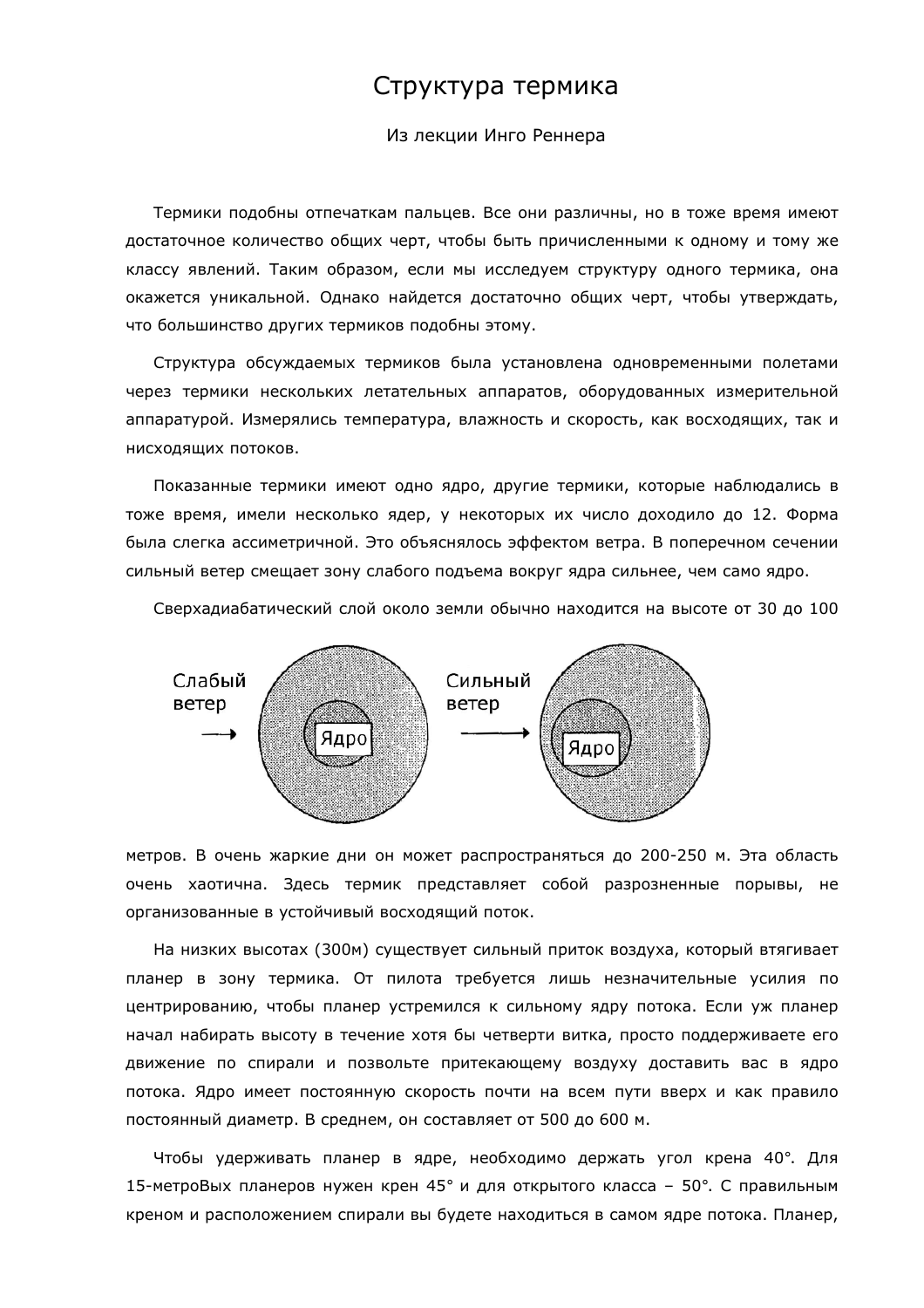совершающий вираж с углом 40° и скоростью 83 км/ч, будет двигаться по кругу диаметром 136 метров. Крен 45° нужен, чтобы вписаться в тот же диаметр при 94 км/ч. Если скорость увеличивается, для сохранения диаметра виража, необходимо увеличивать угол крена.

В тоже время термик стремится ослабеть одновременно на всех высотах, т.е. если в одном потоке будет находиться несколько планеров, им придется покинуть его приблизительно в одно и то же время, независимо от высоты.

Нисходящий поток вокруг термика на высоте, где он начинает движение вверх, очень сильный. Опускающийся воздух, который вышел из вершины термика, распространяется вокруг на большой площади и сравнительно слаб. В верхней части



термика около слоя инверсии существуют ветровой сдвиг и турбулентность.

Температурные измерения показывают, что примерно на середине высоты термика его температура выравнивается с температурой окружающего воздуха, т.е. теоретически термик должен остановиться! Этого не происходит, потому что масса движущегося воздуха имеет значительную инерцию. Термический столб диаметром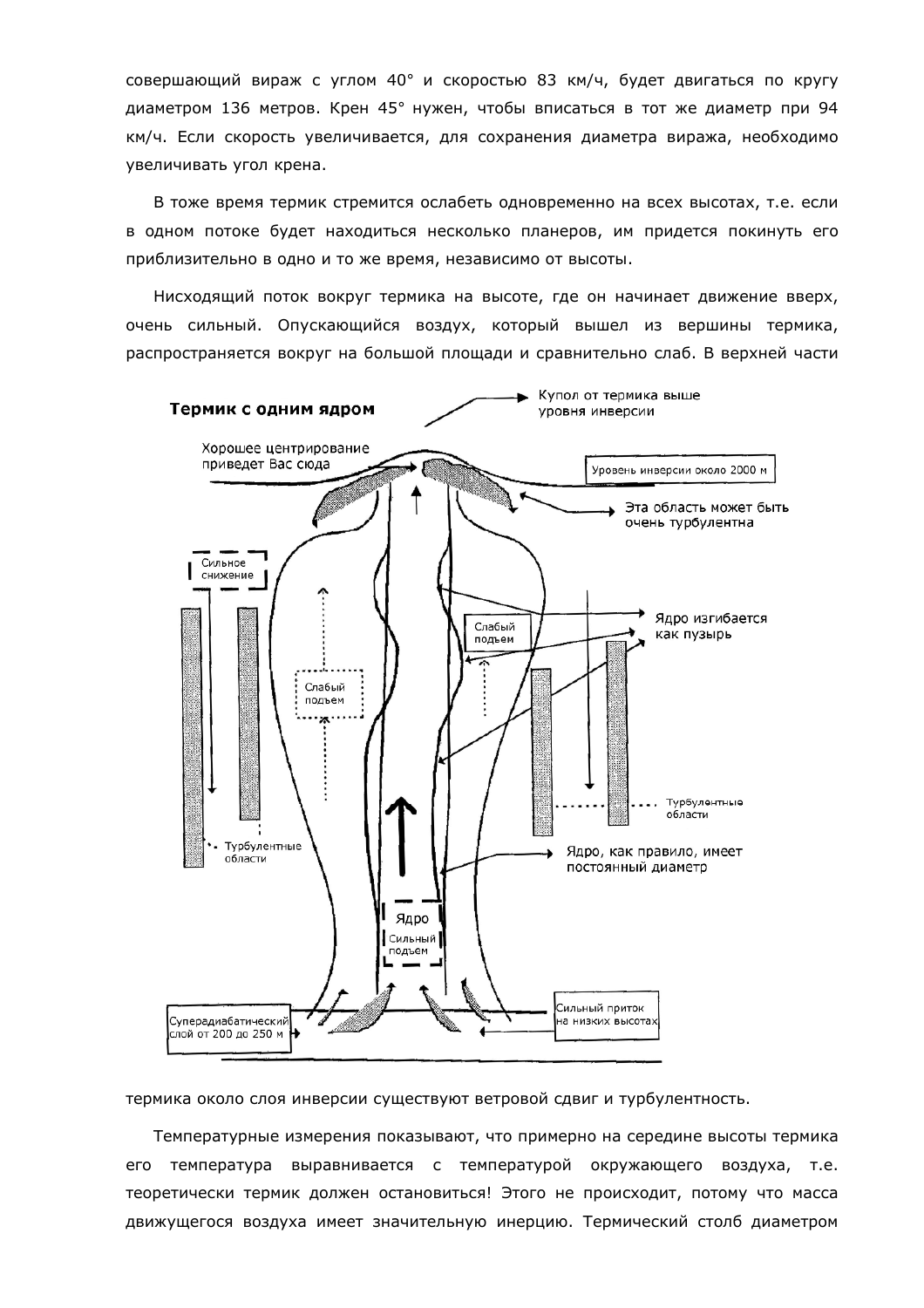200 м, поднимающийся до высоты 2000 м, состоит из 80000 тонн движущегося воздуха! Такая масса не может быстро остановиться или изменить направление.

Мы можем заключить из этого, что сила термика более тесно связана с его высотой, чем с другими возможными факторами. Таблица силы термиков, составленная Майком Хенси в 1973 году и основанная на соотношении высоты и температуры, показывает хорошее совпадение с практикой.

Поперечное сечение термика показывает, что планер пересечет 2 различные зоны турбулентности перед тем, как попадет в ядро. Первая - между более или менее нейтральным воздухом и сильным нисходящим потоком, окружающим термик, должна предупредить пилота, что термик где-то рядом. Калькулятор будет подсказывать, что зону снижения нужно преодолеть на большей скорости.

В этой ситуации для пилота очень важно чувство планера. Если оно работает правильно, пилот должен игнорировать указания калькулятора. Так как зона снижения сравнительно узкая, за то время, пока планер наберет скорость, он уже проскочит и зону снижения, и вторую зону турбулентности и зону слабого подъема, окружающую ядро.

Горизонтальные порывы в этой области могут усложнить картину, показывая подъем или снижение, которых в реальности нет. Хороший компенсатор на Вашей вариосистеме поможет преодолеть эти трудности.

Оказавшись в этой области, необходимо установить правильную скорость. Она должна быть на 10-20 км/ч быстрее, чем обычная скорость на вираже. Для большинства планеров она составляет 90-120 км/ч, в зависимости от нагрузки на крыло.

Это позволяет достичь хорошей реакции элеронов для входа в вираж в тот момент, когда это потребуется. Если не снизить скорость планера, много хороших термиков будет пропущено, так как планер просто проскочит мимо них раньше, чем вариометр успеет что-либо показать.

Требуется практика, чтобы развить умение чувствовать и предвидеть термики. Хороший, в меру инертный указатель скорости, должен показать, когда необходимо снижать скорость. На увеличение скорости необходимо реагировать быстрее, чем на ее снижение. Чувство планера при попадании в слабый восходящий поток должно стать лучшим гидом, который подведет вас достаточно близко к ядру потоку, чтобы зацепиться за него.

В то время как ядро термика в основном вертикально, множество факторов заставляют его изгибаться по мере роста высоты. Это похоже на колеблющийся мыльный пузырь. Сдвиг ветра может даже разорвать термик надвое. В целом же, сильное ядро способно пробить в большинстве случаев сдвиг ветра. Из-за этого изгибания необходимо постоянно работать, удерживая планер в лучшей части ядра.